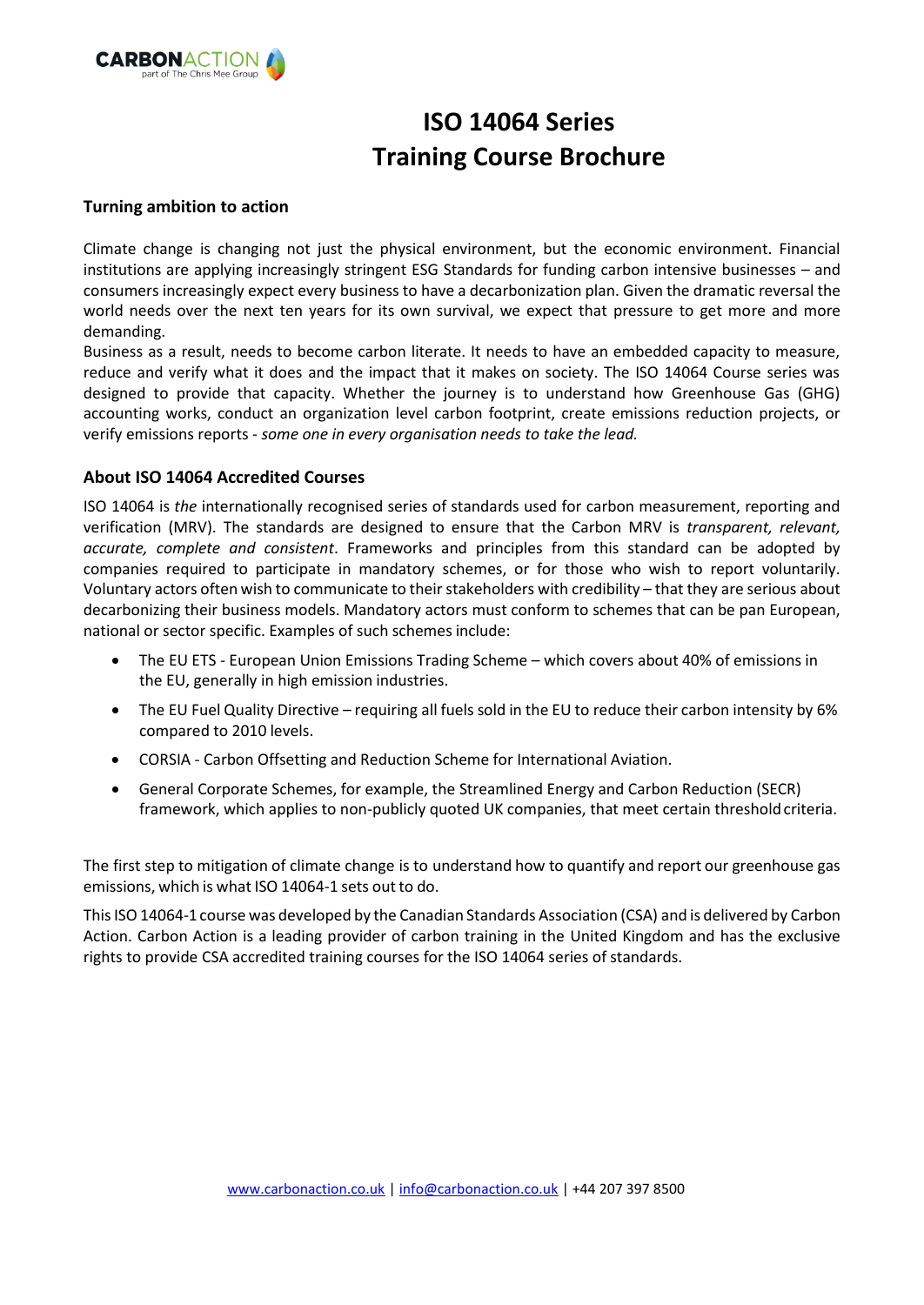

#### **Upcoming Course Schedules:**

The ISO 14064 Series includes three separate courses: courses consist of the following modules:

| ISO 14064-1: | Quantification and Reporting of Greenhouse Gas Emissions for Organizations                                                                                       |  |  |
|--------------|------------------------------------------------------------------------------------------------------------------------------------------------------------------|--|--|
| ISO 14064-2: | Specification with guidance at the project level for quantification,<br>monitoring and reporting of greenhouse gas emission reductions or<br>removal enhancement |  |  |
| ISO 14064-3: | Verification and Validation of Greenhouse Gas Statements                                                                                                         |  |  |

The courses are delivered by instructor led webinar in four-hour modules. The courses are workshop orientated with emphasis on classroom discussion and practical exercises. The courses do require some pre work and there is an online exam to be taken after the course, in the student's own time. Successful completion of the course and exam allows the student to download their certificate, which is issued by the CSA. Course fees include tuition, training materials, a copy of the relevant ISO Standard and all exam and licensing fees due to the accrediting body.

# Upcoming Courses:

The current course schedule is as follows:

|                    | ISO 14064-<br>1:2018               | ISO 14064-2:2019                   | ISO 14064-3:2019                   |
|--------------------|------------------------------------|------------------------------------|------------------------------------|
| <b>Dates</b>       | <b>View Our Available Dates</b>    | <b>View Our Available Dates</b>    | <b>View Our Available Dates</b>    |
| <b>Duration</b>    | 12 hours<br>(3 sessions x 4 hours) | 12 hours<br>(3 sessions x 4 hours) | 16 hours<br>(4 sessions x 4 hours) |
| <b>Course Fees</b> | £995                               | £995                               | £1495                              |

Course agendas for each course follow below.

#### *About Carbon Action*

Carbon Action is the Strategic Alliance Partner of the Canadian Standards Association (CSA). The CSA administers the International Secretariat of ISO/TC207/SC7 on GHG Management. This committee is responsible for ISO 14064 standards and the CSA's role and leadership are fundamental to ensure that these standards are up to date and meet stakeholder needs. Carbon Action is a technical expert on ISO/TC207/SC7 and has provided support to many GHG programmes in Asia, Africa, Europe and Middle East.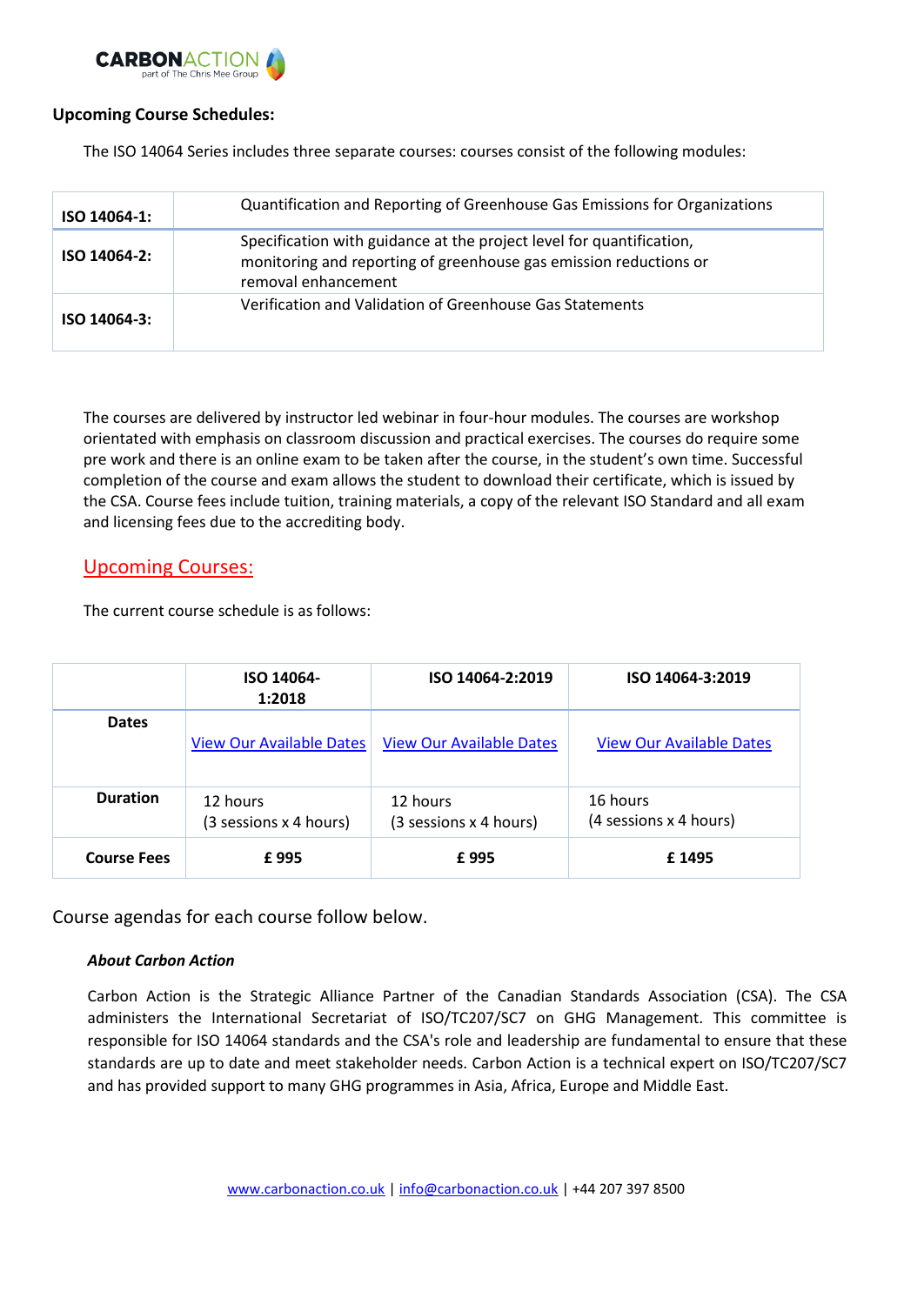

**Overview ISO 14064-1: 2018** *Specification with guidance at the organization level for quantification and reporting of greenhouse gas emissions and removals*.

#### **Prerequisites:**

None

#### **Course Description**

This document specifies principles and requirements at the organization level for the quantification and reporting of greenhouse gas (GHG) emissions and removals. It includes requirements for the design, development, management, reporting and verification of an organization's GHG inventory. The ISO 14064 series is GHG programme neutral. If a GHG programme is applicable, requirements of that GHG programme are additional to the requirements of the ISO 14064 series.

## **Course Agenda:**

Greenhouse Gas Inventories & Measuring Carbon Footprint is one course, taken in three sections:

Section 1: **Foundational Information** (self-paced, e Learning) \*must be completed prior to starting the Section 2 virtual training\*

- Climate Change
- **Basic GHG Definitions and Concepts**
- Purpose and Benefits of ISO 14064-1:18

Section 2: **Apply the Standard** (instructor-led, virtual, 3 x 4 hour sessions)

- GHG inventories
- GHG accounting and reporting principles
- Preliminary planning and base year
- Quantification of GHG emissions and removals
- Tools for emissions calculations
- GHG management handbook
- GHG information management system

Section 3: **Quiz** (online)

- You will receive a link to take the comprehensive quiz.
- You earn a Certificate of Course Completion once you complete all three sections of the 14064- 1:2018 training.

#### **Objectives**

- Describe definitions in and requirements of ISO 14064-1
- Identify concepts related to ISO 14064-1

• Explain framework and importance of design and development for verifiable GHG Inventory systems and procedures

• Describe framework and importance of a GHG management handbook and GHG Information Management System (IMS)

• Summarize tools, methods and good practice guidance related to GHG protocol for corporate accounting

• Recap tools, methods and good practice to develop inventory requirements of ISO14064-1

# **Who should attend?**

- Accountants & Financial Professional in GHG
- **Auditors**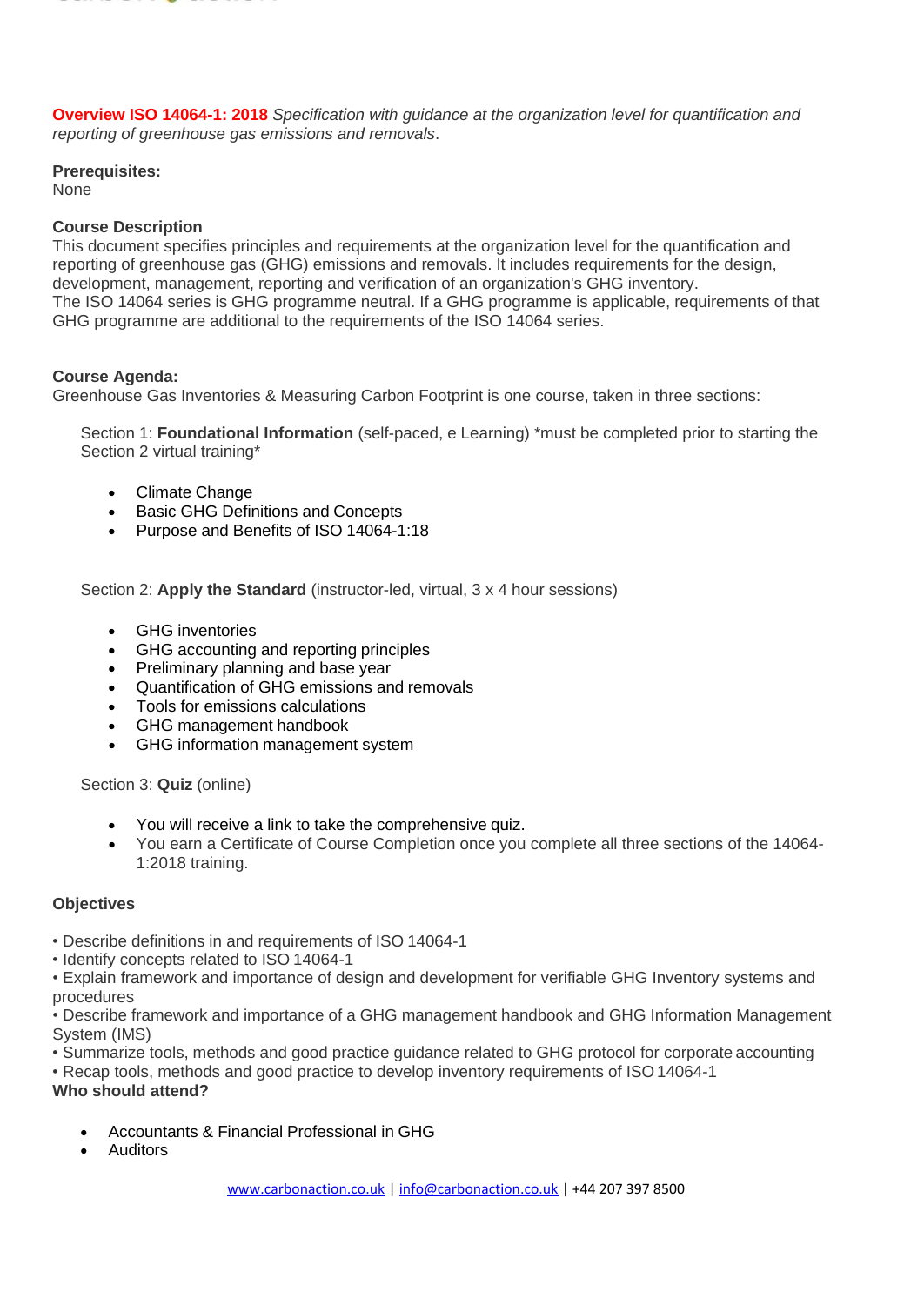

- Consultants
- Design Architects/Environmental Engineers
- GHG Inventory Developers/Inventory Quantifiers
- GHG Auditors/Verifiers.
- Public Finance Institution (PFI) practitioners.
- Impact investors.
- Government Regulators, Public workers, Regulatory Compliance Professionals
- Managers and Developers of Carbon Neutral/Offsetting projects
- Offset project developers, Project Mangers/Coordinators
- Site, Utilities, Facility Managers/Operations Managers

#### **What's Included**

- class materials
- a copy of ISO 14064-1:2018 Standard *Specification with guidance at the organization level for quantification and reporting of greenhouse gas emissions and removals*.

\*\*\*\*\*\*\*\*\*\*\*\*\*\*\*\*\*\*\*\*\*\*

**Overview ISO 14064-2: 2019 -** *Greenhouse gases — Part 2: Specification with guidance at the project level for quantification, monitoring and reporting of greenhouse gas emission reductions or removal enhancements*

#### **Prerequisites**

Completion of ISO 14064-1 course or solid experience applying ISO 14064-1 approach to GHG Quantification.

## **Course Description**

This course provides a background and introduction to greenhouse gas projects - projects that reduce emissions (such as alternative energy projects) or enhance emissions removal (such as forestry projects). The course reviews the requirements of ISO 14064-2, including principles and requirements for: determining project baselines, monitoring, quantifying and reporting project performance, validation and verification requirements. Additionally, the course explores the linkages between ISO 14064-2 and other GHG protocol, such as the WBCSD/WRI Protocol for projects and the many voluntary carbon Standard/programmes. Potential linkages with the Clean Development Mechanism will also be discussed.

# **Course Agenda**

#### **Section 1: Apply the Standard.**

- Module 0: Course Overview
- Module 1: Introduction to GHG Projects
- Module 2: Introduction to ISO 14064-2
- Module 3: Identifying SSRs
- Module 4: Determining the Baseline Scenario
- Module 5: Quantifying GHG Emission or Removals
- Module 6: Emission Factors
- Module 7: GHG Monitoring and Data Management
- Module 8: Documenting, Validating/Verifying and Reporting GHG Project.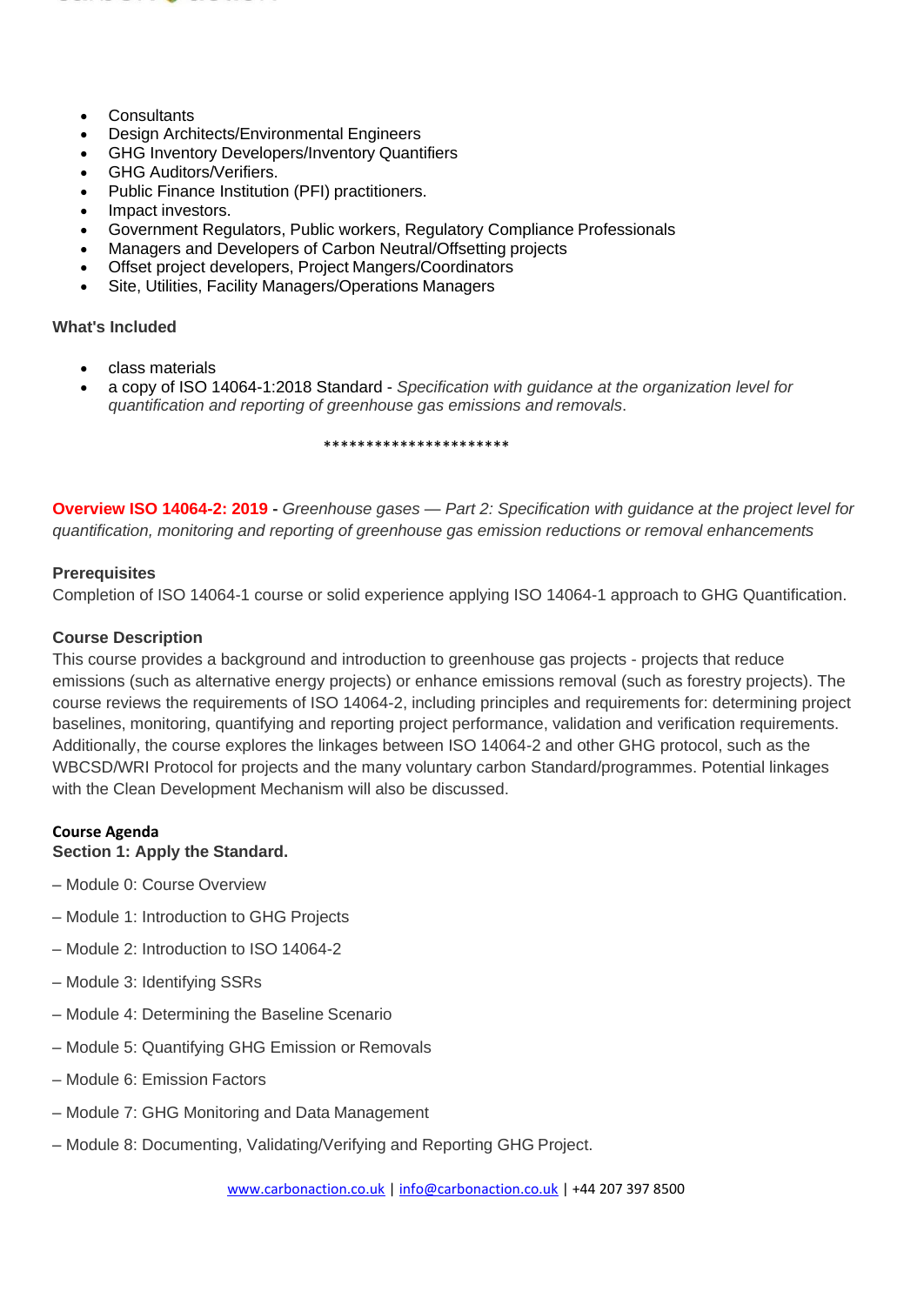

#### **Section 2: Comprehensive Quiz**

- Complete online after the course.
- You earn a Certificate of Course Completion once you complete the 14064-2 : 2019 training.

#### **Objectives**

At the end of this course learners will be able to:

- Apply ISO 14064-2 and GHG project protocol.
- Implement the development of verifiable quantification procedures for GHG projects
- Apply good practice guidance to develop quantification procedures according to ISO 14064-2
- Recognize the inherent flexibility of ISO 14064-2 to make informed decisions for GHG Project accounting
- Summarize importance of an appropriate and credible baseline scenario selection
- Show how to select, establish, apply, justify, explain and document procedures, criteria and tools which conform to ISO 14064-2.

#### **Who should attend?**

- Accountants & Financial Professional in GHG
- **Auditors**
- **Consultants**
- Design Architects/Environmental Engineers.
- Public Finance Institution (PFI) practitioners.
- Impact investors.
- GHG Inventory Developers/Inventory Quantifiers
- GHG Auditors/Verifiers
- Government Regulators, Public workers, Regulatory Compliance Professionals
- Managers and Developers of Carbon Neutral/Offsetting projects
- Offset project developers, Project Mangers/Coordinators
- Site, Utilities, Facility Managers/Operations Managers.
- Designated Operational Entities (UN CDM)
- GRI practitioners.
- Persons working in Upstream Emission Reductions.
- Those involved in the EU Fuel Quality Directive implementation.
- Oil and Gas executives.

#### **What's Included**

- class materials
- a copy of ISO 14064-2:2019 Greenhouse gases Part 2: Specification with guidance at the project level for quantification, monitoring and reporting of greenhouse gas emission reductions or removal enhancements.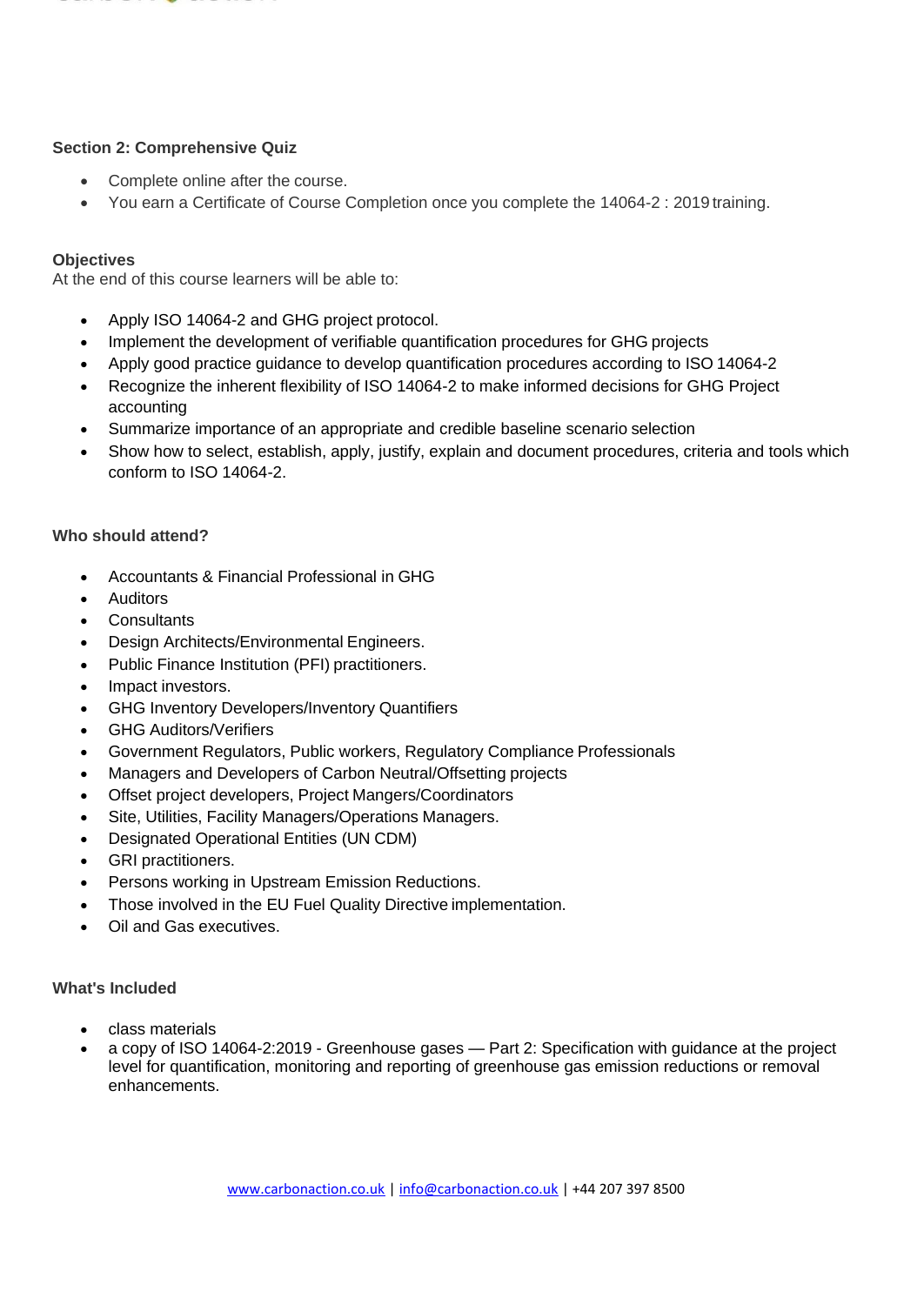

**Overview ISO 14064-3:2019** *Specification with guidance for the verification and validation of greenhouse gas statements*

#### **Prerequisites**

ISO 14604-1 and ISO 14064-2 requirements are not covered in this course but are referred to in order to understand and apply ISO 14064-3 requirements. To be fully engaged, you must have a strong knowledge of ISO 14064-1 and ISO 14064-2 before attending this course.

#### **Course Description**

This Standard specifies GHG Validation and Verification principles together with specific requirements and provides guidance for verifying and validating greenhouse gas (GHG) statements. It is applicable to organization, project and product GHG statements. The course provides specific examples of how the validation and verification approaches are applied to GHG inventories, project and carbon footprints of products that conform with ISO 14064-1 and 14064-2 and ISO 14067 Standards. The ISO 14064 family of standards is GHG programme neutral. If a GHG programme is applicable, requirements of that GHG programme are additional to the requirements of the ISO 14064 family of standards.

#### **Course Agenda**

Module 1: Overview of ISO 14064-3: 2019

Module 2: Review ISO 14064 -1 and ISO 14064-2 and other standards.

Module 3: Introduction to Validation/Verification.

Module 4: Principles of Validation/Verification.

Module 5: Requirements applicable to Validation/Verification.

Module 6: Verification Planning.

Module 7: Execution and Completion of Verification Activities

Module 8: Validation

Module 9: Independent Review and Issuance of a Validation or Verification Opinion.

#### **Objectives**

This course will allow participants to be able to:

- Describe ISO 14064-3 GHG (Greenhouse Gas) Standard as it applies to the verification of GHG Statement and to the validation of a GHG Project Statement, PDD, RPD or other GHG Project Assertion.
- Identify specific examples of how the verification approach is applied to GHG inventories, project and carbon footprints of products that conform with ISO 14064-1 and 14064-2 and ISO 14067 Standards
- Describe high level requirements of ISO 14064-1 and ISO 14064-2.
- Define verification/validation
- Explain how to establish and assign roles and responsibilities

[www.carbonaction.co.uk](http://www.carbonaction.co.uk/) [| info@carbonaction.co.uk](mailto:info@carbonaction.co.uk) | +44 207 397 8500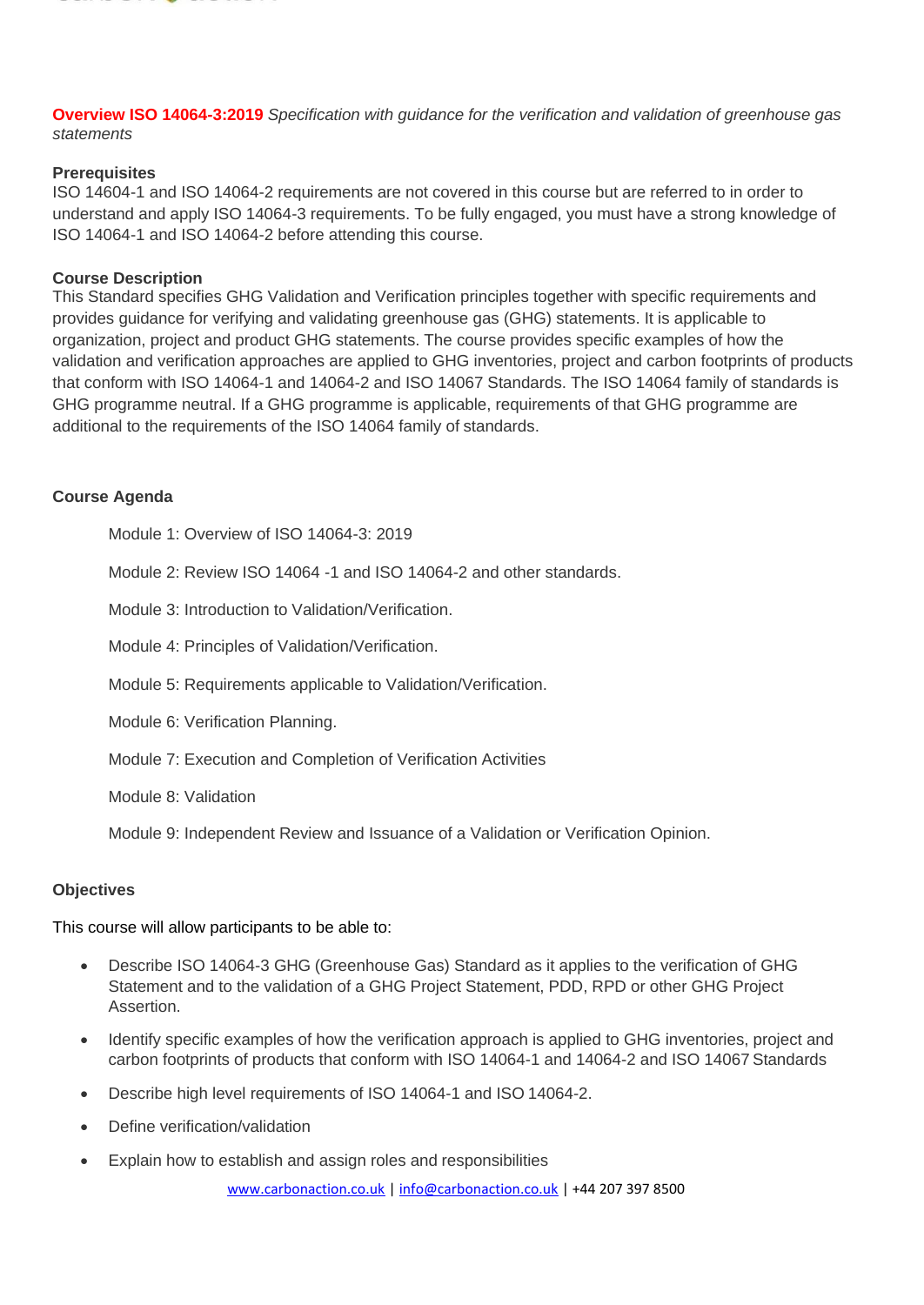

- Know how verification fits in the inventory and verification/validation in project cycles
- Distinguish between validation and verification
- Identify verification/validation principles
- Explain how the five verification/validation principles are applied to a project or GHG Inventory.
- Describe verification/validation processes.
- Describe Verification Plan / Validation Plan / Evidence gathering plan.
- Describe the various levels of assurance in GHG Validation and Verification assignments.
- Identify and mitigate Validation and Verification Risks
	- o Inherent Risk
	- o Control Risk
	- o Detection Risk
- How to construct the Validation/Verification Statement
	- $\circ$  Unmodified opinion Clause 7.3.2.2
	- o Modified opinion Clause 7.3.2.3
	- o Adverse opinion Clause 7.3.2.4
	- o Disclaiming the issuance of an opinion

## **Who should attend?**

- Accountants & Financial Professional in GHG
- **Auditors**
- **Consultants**
- GHG Inventory Developers/Inventory Quantifiers
- GHG Auditors/Verifiers
- Government Regulators, Public workers, Regulatory Compliance Professionals.
- Public Finance Institution (PFI) practitioners.
- Impact investors.
- Offset project developers, Project Mangers/Coordinators
- Designated Operational Entities (UN CDM)
- GRI practitioners.
- Persons working in Upstream Emission Reductions.
- Those involved in the EU Fuel Quality Directive implementation.
- Oil and Gas executives.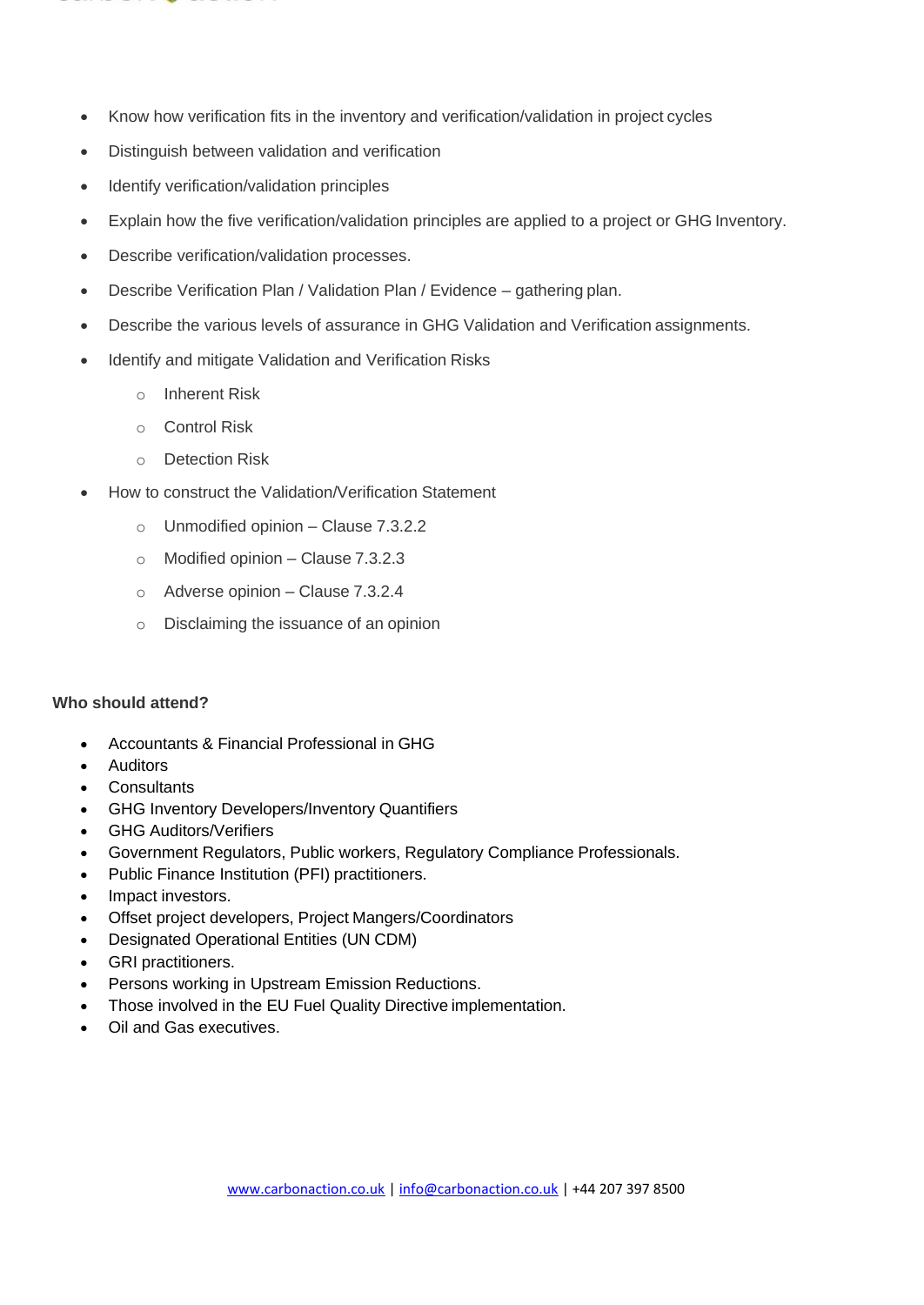

## **Participant materials provided.**

- *1)* A copy of ISO 14064-3:2019 Greenhouse gases -- Part 3: *Specification with guidance for the verification and validation of greenhouse gas statements*
- 2) Participant Guide or Course Manual
- 3) Case Study Part 1 An Anaerobic Digester (AD) Case Study
- 4) Case Study Part 2 Project Validation Report for the Anaerobic Digester.
- 5) Case Study Part 3 First Operational Year Greenhouse Gas Report for the Anaerobic Digester
- 6) CSA Case Study Corporate Greenhouse Gas Inventory for Global Operations
- 7) Ecometrica Verification Report for a Corporate Greenhouse Gas Inventory for Global Operations.
- 8) Activity Answer Key (available after session 4